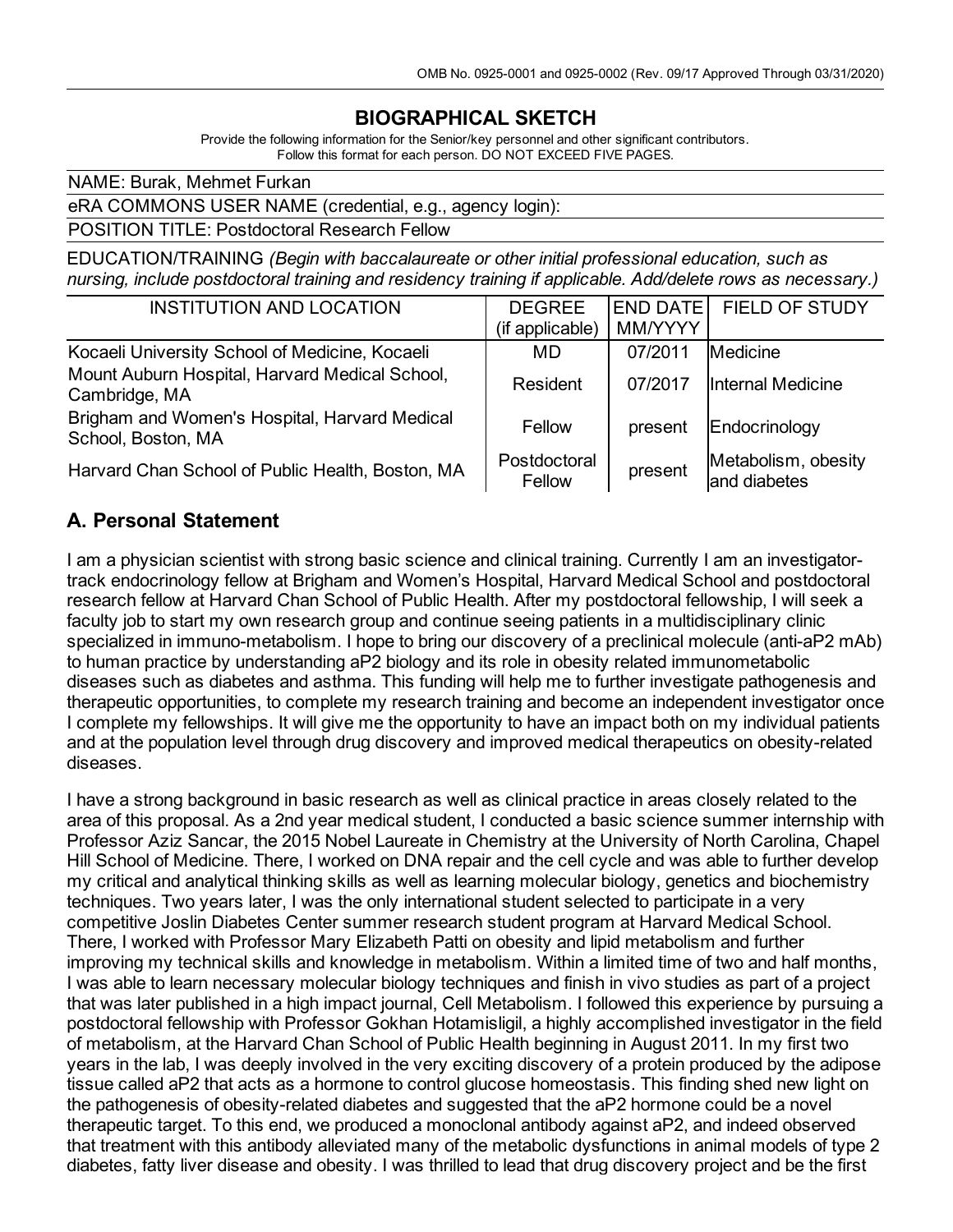diabetes, fatty liver disease and obesity. I was thrilled to lead that drug discovery project and be the first author of a manuscript describing those results published in Science Translational Medicine in December 2015 and highlighted in many high impact journals including Nature Drug Discovery. Participation in this study was a unique learning experience for me and I grew immensely as a researcher during my postdoctoral training. During nearly 3 years of my fellowship, I mastered most of the essential molecular biology and genetics techniques as well as physiological studies such as radioactive clamp experiments and doing microsurgery in rodents, skills which I shared when I gave a course at the University of Tel-Aviv, Israel. I became very knowledgeable in biology of lipids and fatty acid binding proteins in obesity and related immunometabolic diseases. My research experience in Dr. Hotamisligil's lab greatly increased my desire to pursue a career in academic medicine, where I envision helping patients through both clinical care and research. Academic medicine is the finest way for me to help patients, as it allows for the exploration of disease mechanisms and potential therapeutics and application of the discoveries to patient care. Due to my deep interest in seeing the translational effects of my bench work at the bedside, moved from postdoctoral laboratory studies to pursue an opportunity to train in internal medicine at Mt. Auburn Hospital of Harvard Medical School in Cambridge beginning in July 2014. As part of my residency training, I took care of many asthmatic patients and witnessed the challenges and complications of asthmatic patient life. I specifically noticed the dramatic association of obesity with asthma in many of these patients. After starting my endocrinology fellowship, I merged my innovative ideas on obesity, aP2 and asthma to develop the project outlined in this proposal. I am very confident that both my research and clinical qualifications will be well suited for this project and allow me to work independently in near future.

My mentor Gokhan Hotamisligil is one of the pioneers in the field of metabolism and he is the first person who showed the relationship between obesity, inflammation and aP2. He was the first to describe phenotypes of an aP2-deficient mice model, which is protected from obesity-induced inflammation, diabetes, atherosclerosis and asthma. He will provide lab space and funding for experiments/ and tools used in this project and guide me to merge aP2 and obesity related asthma pathobiology and will help me to become independent investigator as he has already trained more than 40 students and fellows who have moved on to develop their independent careers in very prestigious institutions both in academia and industry. While he will be involved in advising on the overall direction of the project, he always encourages fellows to pursue their own novel ideas and approaches, and will support my path toward independent research.

I took a break from full time postdoctoral research between July 2014-present to pursue an internal medicine residency and endocrinology fellowship in Harvard Medical School. Beginning July 1st, 2018, I resumed my postdoctoral research fellowship. While I was doing my residency and clinical fellowship, I remained associated with the lab as a visiting scientist and was able to complete my drug discovery paper during this period. By August 1st, 2019, I will have total 4 years full time postdoctoral research fellowship experience with some additional time spent in the same lab as a visiting scientist.

## **B. Positions and Honors**

#### **Positions and Employment**

- 2011 2014 Postdoctoral Research Fellow, Harvard T.H. Chan School of Public Health, Boston, MA
- 2014 2017 Resident Physician, Clinical Fellow, Mount Auburn Hospital, Harvard Medical School, Cambridge, MA
- 2017 Research and Clinical Fellow, Brigham and Women's Hospital, Harvard Medical School, Boston, MA
- 2018 Postdoctoral Research Fellow, Harvard T.H. Chan School of Public Health, Boston, MA

## **Other Experience and Professional Memberships**

- 2011 2013 Delegate of Harvard T.H. Chan School of Public Health, National Postdoc Association (NPA)
- 2014 Member, American College of Physicians (ACP)
- 2014 Member, American Medical Association (AMA)
- 2014 Member, Massachusetts Medical Society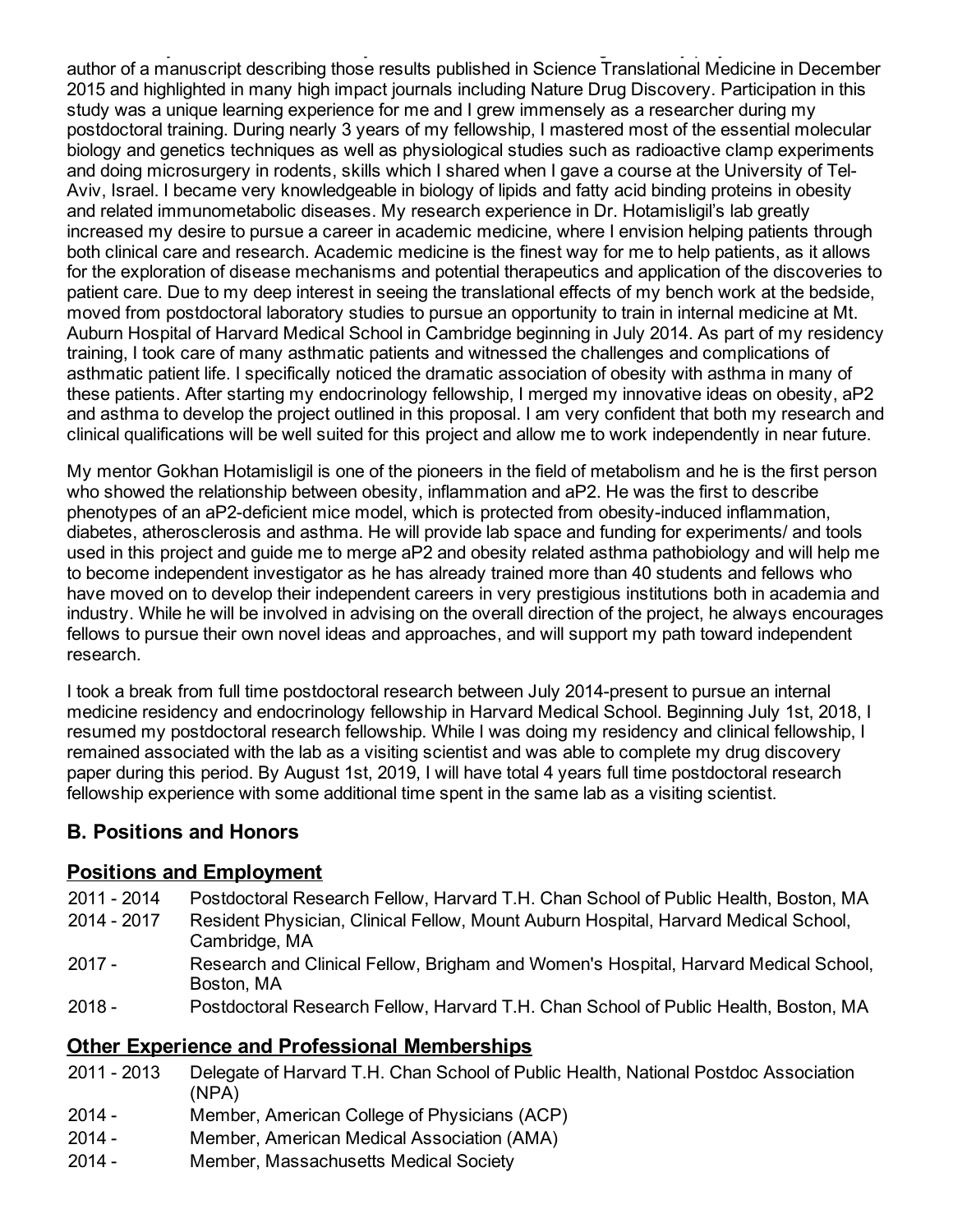- 2016 Member, European Association for the Study of Diabetes (EASD)
- Ambassador to USA, National Institutes of Health, Turkey
- Reviewer, Journal of Gerontology: Medical Sciences
- Member, The Endocrine Society
- Member, American Diabetes Association (ADA)
- Member, American Thyroid Association (ATA)
- Reviewer, Nutrients

#### **Honors**

- Founder and President , Kocaeli University School of Medicine Inaugural Student **Congress**  Full Scholarship , Joslin Diabetes Center, Harvard Medical School Summer Student Program Special Achievement Award , Honda Company Kocaeli
- Founder, Harvard Chan School of Public Health International Scholar Exchange Program
- Honorary Service Award , Kocaeli University School of Medicine 3rd Student Congress
- 2013 Vice President-Publicity Chair , Harvard Chan School of Public Health Postdoctoral Association (PDA) Council
- Award of Excellence and Extraordinary Achievement , Kocaeli University School of Medicine
- Best Oral Presentation, Kocaeli University School of Medicine 3rd Student Congress Special Recognition and Service Award , Harvard Chan School PDA Faculty Advisory Board
- Young Scientist Travel Grant Award, European Association for the Study of Diabetes (EASD)
- Instructor of Metabolic Clamps Coarse , The Chaim Sheba Medical Center, Tel-Aviv University, Israel
- Late Breaking Abstract, American Diabetes Association (ADA)
- Ambassador to USA, Scientific Advisor, The Turkish Institutes for Health Sciences (TUSEB)
- Co-inventor, patent # WO2016176656 A3 , United States Patent and Trademark Office
- Best Research Project Award, MA State Winner , American College of Physicians (ACP) Ten Outstanding Young Persons (TOYP) of the World Award, Turkish Chapter Winner in Category of Medical Innovation and Scientific Development, Junior Chamber International (JCI)
- Young Achiever , American College of Physician (ACP)
- Research Excellence Award , Harvard Medical School, Discover Brigham
- Obesity and CVD Incubator 2018, Best Poster Award, Brigham & Women's Hospital / Harvard Medical School
- 2018 Young Investigator 1st Place Award, The American Association of Clinical Endocrinologists (AACE)
- Postdoctoral Research Fellowship Award, Charles A. King Bank of America, N.A Trust Diabetes Preceptorial Award 2018, The Endocrine Fellows Foundation (EFF)
- Endocrine Research Grant, Fall 2018, The Endocrine Fellows Foundation (EFF)
- ENDO 2019 Outstanding Abstract Award, The Endocrine Society
- Early Career Forum Travel Award , The Endocrine Society
- Diabetes Research Forum Award , The Endocrine Fellows Foundation (EFF)
- Best Poster Award , Harvard-Brigham 8th Annual Obesity and CVD Incubator
- Distinguished Obesity Research Project of 2019, The Endocrine Society (ENDO)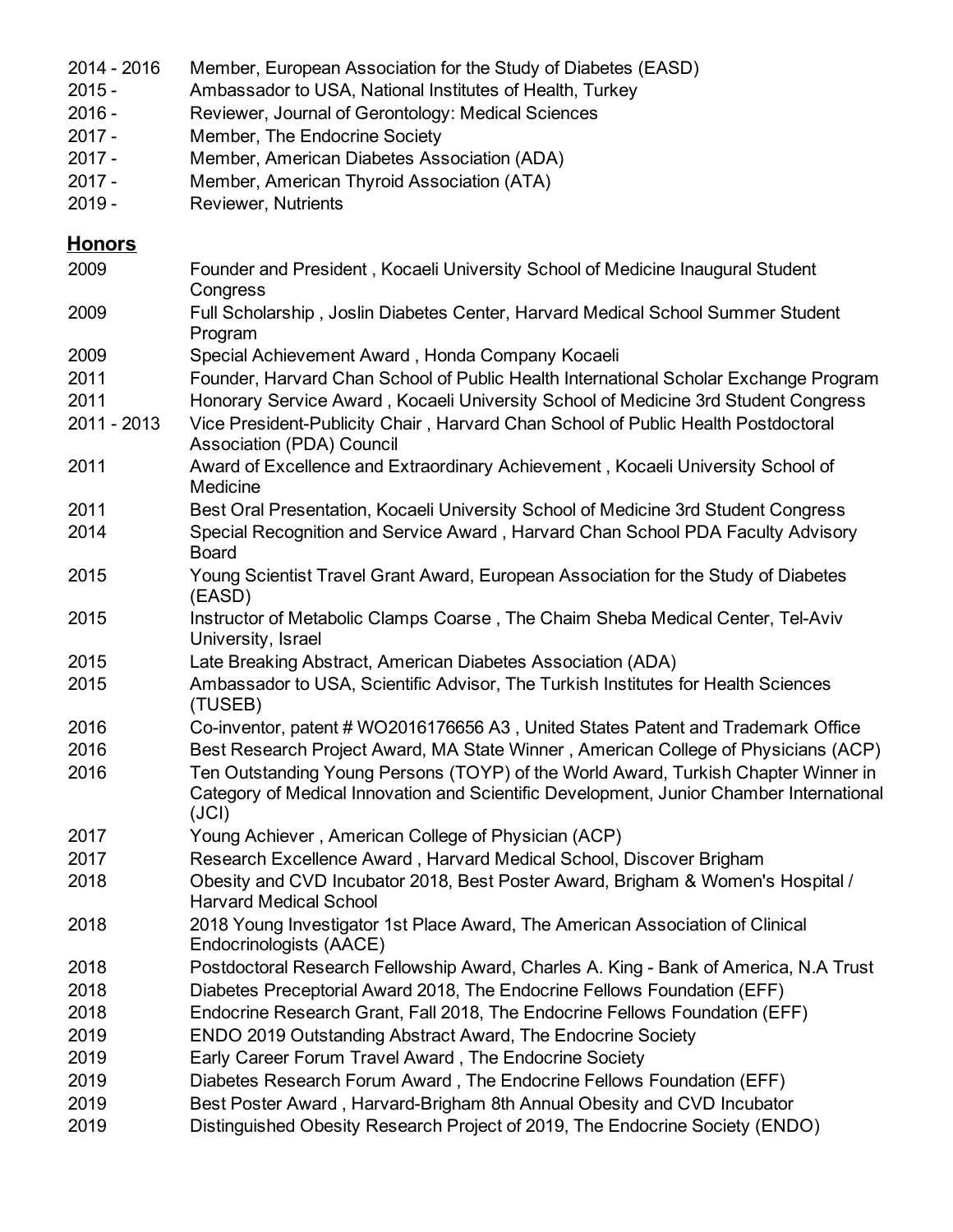# **C. Contribution to Science**

- 1. aP2/FABP4 has been implicated in the pathology of many immunometabolic diseases, including diabetes in humans, but aP2 has not yet been targeted for therapeutic applications. aP2 is not only an intracellular protein but also an active adipokine that contributes to hyperglycemia by promoting hepatic gluconeogenesis and interfering with peripheral insulin action. Serum aP2 levels are markedly elevated in obesity and strongly correlate with metabolic complications. These observations raise the possibility of a new strategy to treat metabolic disease by targeting serum aP2 with a monoclonal antibody (mAb) to aP2. We developed mAbs to aP2 and identified one, CA33, that lowered fasting blood glucose, improved systemic glucose metabolism, increased systemic insulin sensitivity, and reduced fat mass and liver steatosis in obese models. We examined the structure of the aP2-CA33 complex and resolved the target epitope by crystallographic studies. In hyperinsulinemic euglycemic clamp studies, we found that the antidiabetic effect of CA33 was predominantly linked to the regulation of hepatic glucose output and peripheral glucose utilization. We conclude that an aP2 mAb– mediated therapeutic constitutes a feasible approach for the treatment of diabetes and fatty liver disease. I led this project, designed-performed-interpreted most of the experiments independently and coordinated with an industrial partnership.
	- a. Burak MF, Inouye KE, White A, Lee A, Tuncman G, Calay ES, Sekiya M, Tirosh A, Eguchi K, Birrane G, Lightwood D, Howells L, Odede G, Hailu H, West S, Garlish R, Neale H, Doyle C, Moore A, Hotamisligil GS. Development of a therapeutic monoclonal antibody that targets secreted fatty acid-binding protein aP2 to treat type 2 diabetes. Sci Transl Med. 2015 Dec 23;7(319):319ra205. PubMed PMID: [26702093](http://www.ncbi.nlm.nih.gov/pubmed/26702093/).
- 2. Adipose tissue is the most effective site for energy and nutrient storage as well as for release, depending on the energy demands of the organism. Adipose tissue is also an important endocrine organ responsible for systemic metabolic regulation. aP2 occupies central role in adipose biology and cross talk between liver and fat tissue. Hepatic glucose production is dysregulated in obesity and represents a key process leading to development of diabetes. aP2 is a hormone secreted from adipocytes in response to fasting and increases hepatic glucose production. Serum aP2 levels increase in human obesity and contribute to hyperglycemia in diabetes. aP2 has thus been recognized as a link between dysmetabolism and obesity-related problems such as diabetes, fatty liver disease and atherosclerosis. I made a significant contribution to recognition of aP2 as an adipose-derived hormone. Intracellular aP2 has been known for 30 years, but the hormonal task was not noticed and therefore not studied. I provided proof of the concept of its hormonal role. The levels of this hormone are very high in obesity, diabetes, and heart disease. Therefore, blocking this hormone gave us the opportunity to create new treatment modalities for immunometabolic diseases such as diabetes and heart disease. I pursued that opportunity by leading a successful monoclonal antibody development project, taking further steps toward drug development by humanizing the antibody.
	- a. Cao H, Sekiya M, Ertunc ME, Burak MF, Mayers JR, White A, Inouye K, Rickey LM, Ercal BC, Furuhashi M, Tuncman G, Hotamisligil GS. Adipocyte lipid chaperone AP2 is a secreted adipokine regulating hepatic glucose production. Cell Metab. 2013 May 7;17(5):768-78. PubMed PMID: [23663740](http://www.ncbi.nlm.nih.gov/pubmed/23663740/); PubMed Central PMCID: [PMC3755450](http://www.ncbi.nlm.nih.gov/pmc/articles/PMC3755450/).
- 3. Alternative mRNA splicing provides transcript diversity and may contribute to human disease. We demonstrate that expression of several genes regulating RNA processing is decreased in both liver and skeletal muscle of obese humans. We evaluated a representative splicing factor, SFRS10, downregulated in both obese human liver and muscle and in high-fat-fed mice, and determined metabolic impact of reduced expression. SFRS10-specific siRNA induces lipogenesis and lipid accumulation in hepatocytes. Moreover, Sfrs10 heterozygous mice have increased hepatic lipogenic gene expression, VLDL secretion, and plasma triglycerides. We demonstrate that LPIN1, a key regulator of lipid metabolism, is a splicing target of SFRS10; reduced SFRS10 favors the lipogenic β isoform of LPIN1. Importantly, LPIN1β-specific siRNA abolished lipogenic effects of decreased